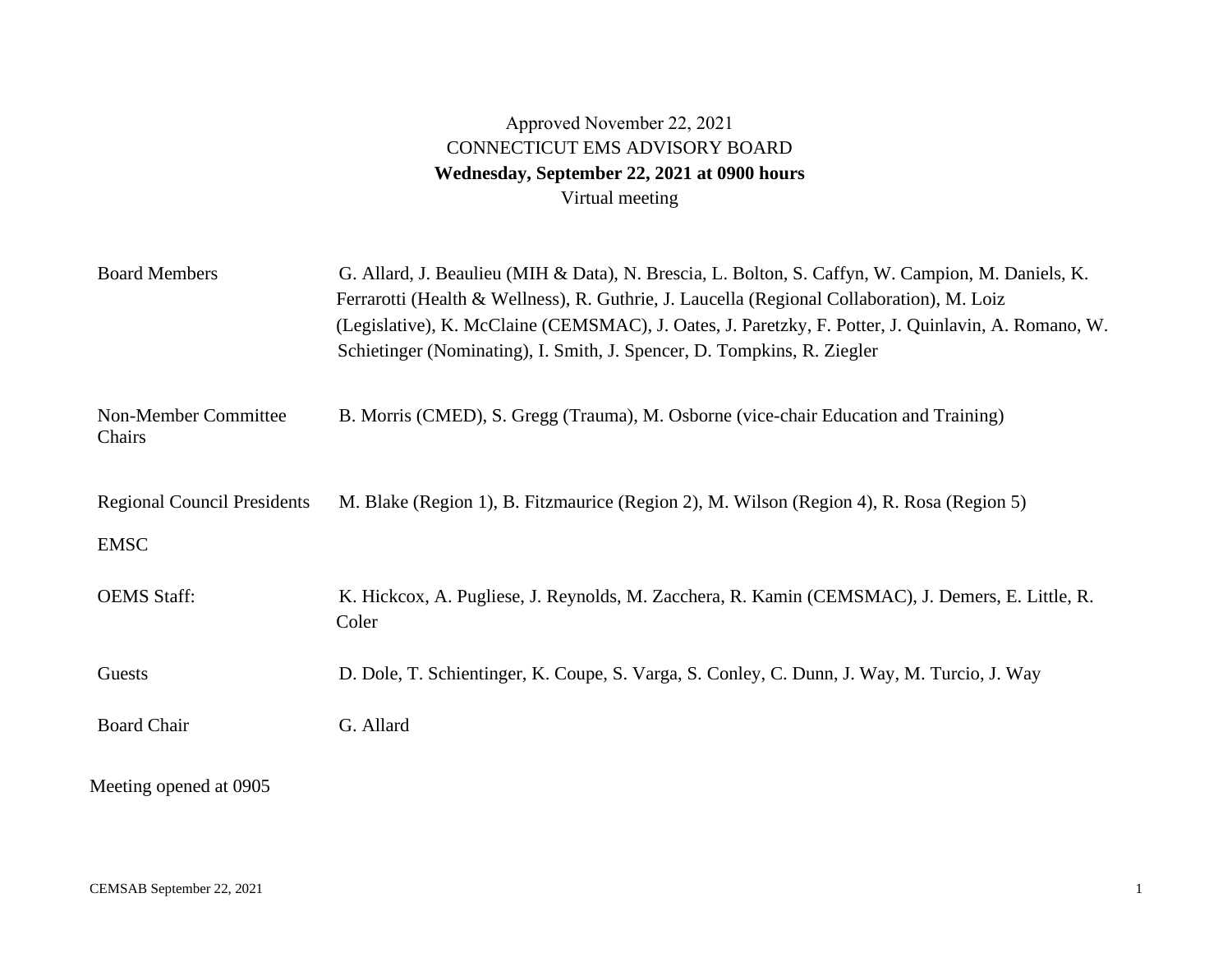| <b>TOPIC</b>                                       | <b>DISCUSSION LED BY:</b> | <b>DISCUSSION</b>                                                                                                                                                                                                                                                                                                                                                                                                                                                                     | <b>ACTION</b>                                                                                                          |
|----------------------------------------------------|---------------------------|---------------------------------------------------------------------------------------------------------------------------------------------------------------------------------------------------------------------------------------------------------------------------------------------------------------------------------------------------------------------------------------------------------------------------------------------------------------------------------------|------------------------------------------------------------------------------------------------------------------------|
| Moment of Silence for<br><b>Lost EMS Providers</b> | G. Allard                 | J. David Olsson – Ret. American Ambulance, Eastern<br>$\bullet$<br>Regional EMS Council, LVES<br>Alexis Jesse Capezza - Ret. AMR Hartford<br>$\bullet$<br>Frank Socha, Noank Fire Department, Groton Fire<br>$\bullet$<br>Alarm Dispatcher, Charter Member Mystic River<br>Ambulance<br>Patrick Gleason - ASM<br>Jacqueline Lackey - AMR Hartford<br>$\bullet$<br>Stephen Buda – Bridgeport Fire<br>Joshua Castellano – New Haven Police<br>Brian Mohl – CT State Police<br>$\bullet$ | None required.                                                                                                         |
| Meeting Minutes from<br>August 2021 meeting.       | G. Allard                 | Accepted as written.<br>$\bullet$                                                                                                                                                                                                                                                                                                                                                                                                                                                     | Motion to accept August 22,<br>2021 meeting minutes<br>$1st$ M. Blake and $2nd$ J. Oates<br>Motion passed unanimously. |
| Public comment                                     |                           | No comments<br>$\bullet$                                                                                                                                                                                                                                                                                                                                                                                                                                                              |                                                                                                                        |
| Chair's Report                                     | G. Allard                 | Still collecting member information for distribution<br>$\bullet$<br>Reached out to first region regarding law<br>$\bullet$<br>enforcement agencies                                                                                                                                                                                                                                                                                                                                   |                                                                                                                        |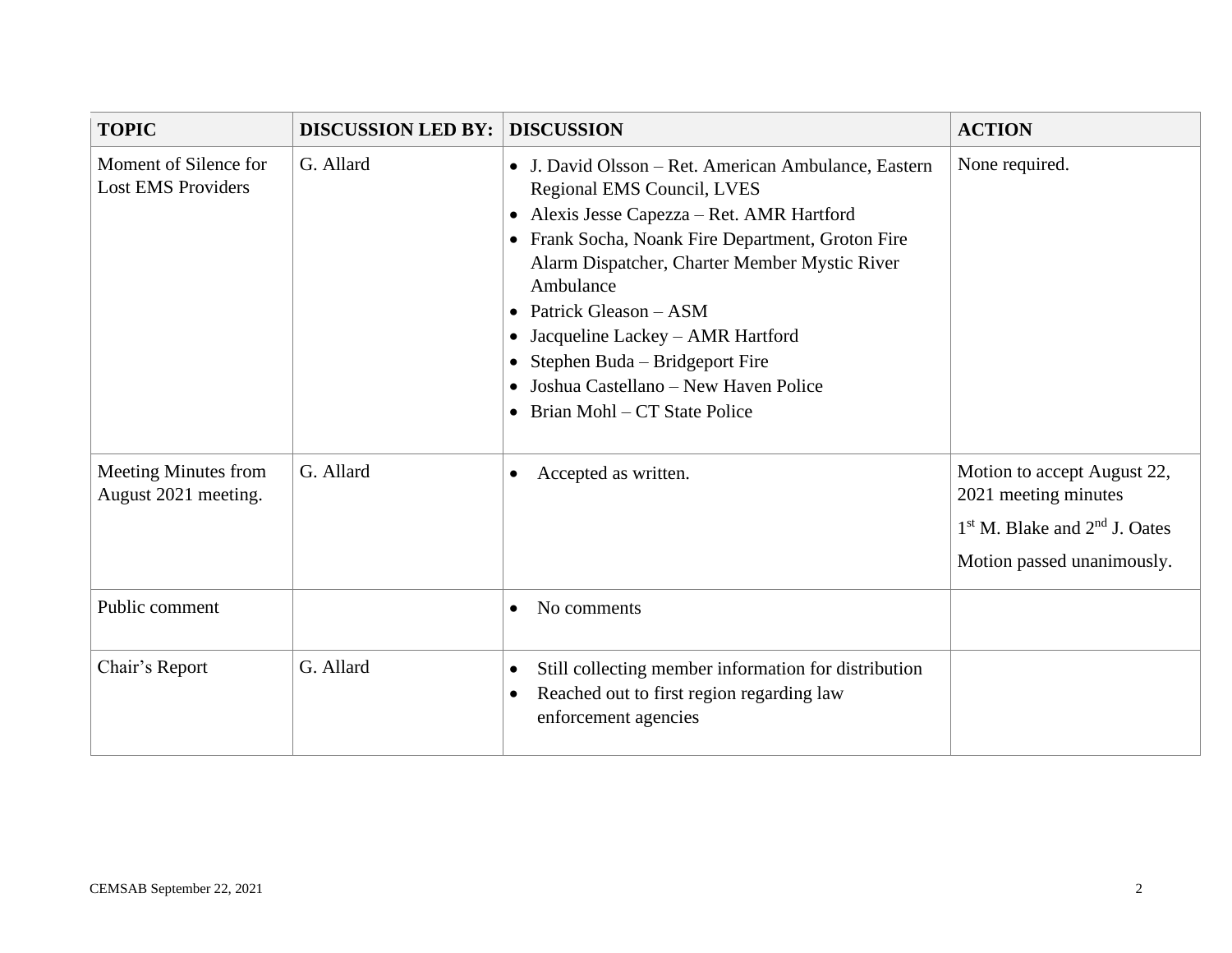| <b>TOPIC</b>                                                                            | <b>DISCUSSION LED BY:</b> | <b>DISCUSSION</b>                                                                                                                                                                                                                                                                                                                                                                                                         | <b>ACTION</b>                                                                                                                                                                                         |
|-----------------------------------------------------------------------------------------|---------------------------|---------------------------------------------------------------------------------------------------------------------------------------------------------------------------------------------------------------------------------------------------------------------------------------------------------------------------------------------------------------------------------------------------------------------------|-------------------------------------------------------------------------------------------------------------------------------------------------------------------------------------------------------|
| OEMS written reported<br>submitted for September<br>2021                                | R. Coler                  | • Discussion of written report.<br>Introduction of E. Little<br>$\bullet$<br>J. Demers presented a discussion regarding Human<br>Trafficking as it relates to EMS; train the trainer<br>program & QPR 2-hour training<br>EMS contractor/nursing home vaccine mandate<br>discussion<br>Discussion around ruling of EMS staff vaccine<br>mandates                                                                           | Contact J. Demers at<br>joel.demers@ct.gov for info<br>on Human Trafficking training                                                                                                                  |
| <b>EMSC</b> Report.                                                                     |                           | • No update                                                                                                                                                                                                                                                                                                                                                                                                               | None required.                                                                                                                                                                                        |
| <b>Breakout Session</b>                                                                 |                           | • None                                                                                                                                                                                                                                                                                                                                                                                                                    | None required.                                                                                                                                                                                        |
| <b>Committee Reports:</b><br><b>CEMSMAC</b> minutes<br>submitted for August 12,<br>2021 | R. Kamin                  | Discussion of submitted minutes<br>$\bullet$<br>Work of protocol meetings continues<br>$\bullet$<br>Regional MACs meetings; including Region 2<br>IFT work continues<br>$\bullet$<br>• CARES update; J. O'Brien is stepping down but is<br>still point of contact<br>Diversion guidance has been sent back to Adv Board<br>for approval today; suggestion to remove comment<br>section before being sent to Commissioner, | Next meeting Oct. 14, 2021<br>Motion to accept that EMS<br>ADV board submit copy of<br>diversion guidance to<br>Commissioner<br>$1st$ K. McClaine and $2nd$ S.<br>Caffyn<br>Motion passed unanimously |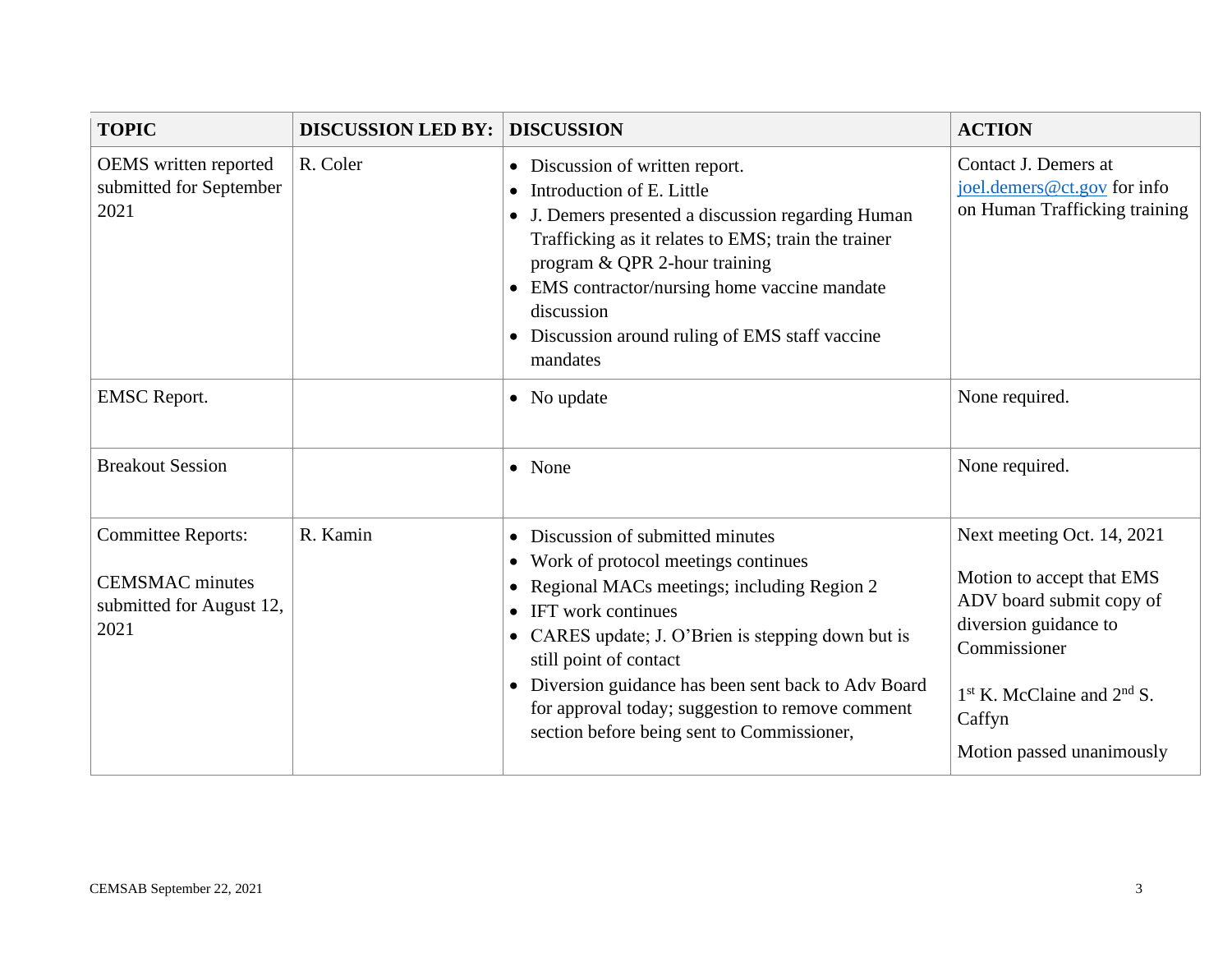| <b>TOPIC</b>                                                                                                         | <b>DISCUSSION LED BY:</b> | <b>DISCUSSION</b>                                                                                                                                                                                                                                                                                                                                                                                                                                                           | <b>ACTION</b>                              |
|----------------------------------------------------------------------------------------------------------------------|---------------------------|-----------------------------------------------------------------------------------------------------------------------------------------------------------------------------------------------------------------------------------------------------------------------------------------------------------------------------------------------------------------------------------------------------------------------------------------------------------------------------|--------------------------------------------|
| <b>CMED</b> and SIEC<br>Committee<br>CMED documents re a<br><b>Statewide Coordinated</b><br>direction were submitted | <b>B.</b> Morris          | Discussion of submitted documents<br>$\bullet$<br>Discussion focused on Statewide Coordinator Medical<br><b>Emergency Documents</b><br><b>State of Connecticut Authorized EMS</b><br>$\bullet$<br><b>Communication Centers/CMEDs</b><br><b>Revised CMED Map</b><br>$\bullet$<br><b>Statewide Coordinated Medical Emergency</b><br>$\bullet$<br>Direction (CMED) Radio Network<br>Draft memo regarding 2021 Emergency Medical<br>$\bullet$<br><b>Communication Directory</b> |                                            |
| Council of Regional<br>Presidents (CORP)                                                                             | W. Fitzmaurice            | Nominations have closed and are being reviewed<br>$\bullet$<br>Ceremony will be held 10/28-30 at EMS PRO<br>$\bullet$<br>Disappointed that nominations were low; four groups<br>did not receive any nominations                                                                                                                                                                                                                                                             |                                            |
| Data Committee                                                                                                       | G. Allard for J. Beaulieu | • Committee is still looking for permanent chair                                                                                                                                                                                                                                                                                                                                                                                                                            | Next meeting September 28,<br>2021 at 3 pm |
| <b>Education and Training</b><br>Committee                                                                           | M. Osborne                | Working on train the trainer, human trafficking<br>$\bullet$<br>Protocol work<br>$\bullet$<br>EMS Expo as scheduled<br>Paramedic skill sheet<br>By spring of 2022 goal is to have evaluators trained                                                                                                                                                                                                                                                                        | None required.                             |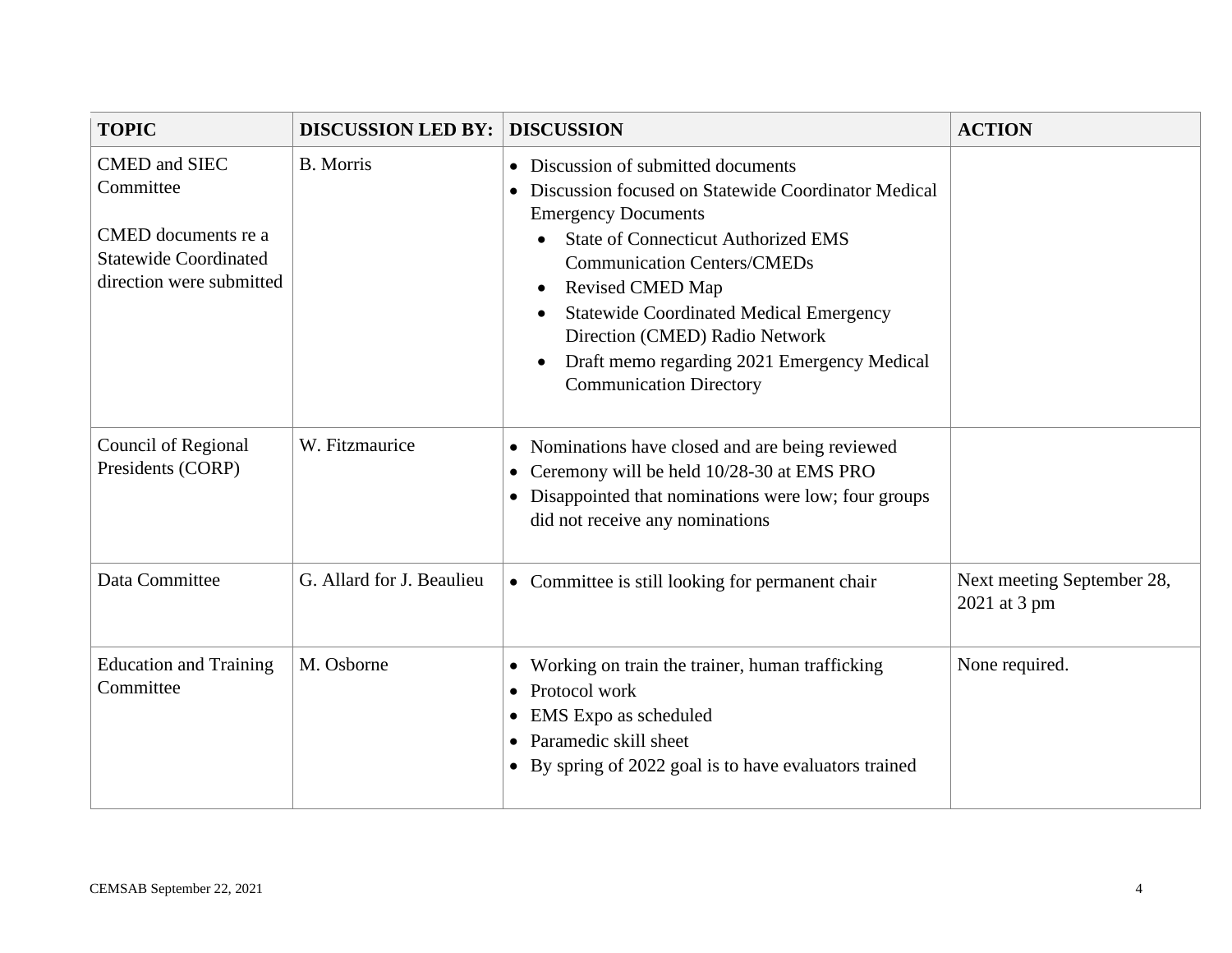| <b>TOPIC</b>                                                   | <b>DISCUSSION LED BY:</b> | <b>DISCUSSION</b>                                                                                                                                                                                                                                                      | <b>ACTION</b>                      |
|----------------------------------------------------------------|---------------------------|------------------------------------------------------------------------------------------------------------------------------------------------------------------------------------------------------------------------------------------------------------------------|------------------------------------|
| <b>Health and Wellness</b><br>Committee                        | K. Ferrarotti             | • Met in September<br>Health and Wellness symposium<br>$\bullet$<br>Upcoming symposium 9/25 by Hartford healthcare<br>$\bullet$<br>Still working on resource guidance book<br>$\bullet$<br>Continued work of health and wellness training for<br>$\bullet$<br>new year | None required.                     |
| Legislative Committee                                          | M. Loiz                   | • Met in September<br>Discussion of items of legislative interests for the next<br>session.<br>• Compiling a list of best practices                                                                                                                                    | Next meeting                       |
| Mobile Integrated<br><b>Healthcare Committee</b>               | G. Allard for J. Beaulieu | $\bullet$ No report                                                                                                                                                                                                                                                    | Next meeting September 23,<br>2021 |
| Nominating and<br><b>Membership Committee</b>                  | <b>B.</b> Schietinger     | $\bullet$ No report<br>• Looking for members                                                                                                                                                                                                                           | None required.                     |
| <b>Regional Preparedness</b><br>and Collaboration<br>Committee | J. Laucella               | • Discussion of FMOP                                                                                                                                                                                                                                                   |                                    |
| <b>Trauma Committee</b>                                        | S. Gregg                  | • Met in September<br>• Discussion of OEMS new vendor for central registry<br>(Image Trend); questions around cost and<br>availability; questions will be sent to R. Coler<br>• Protocol update discussion                                                             | Next meeting in November           |